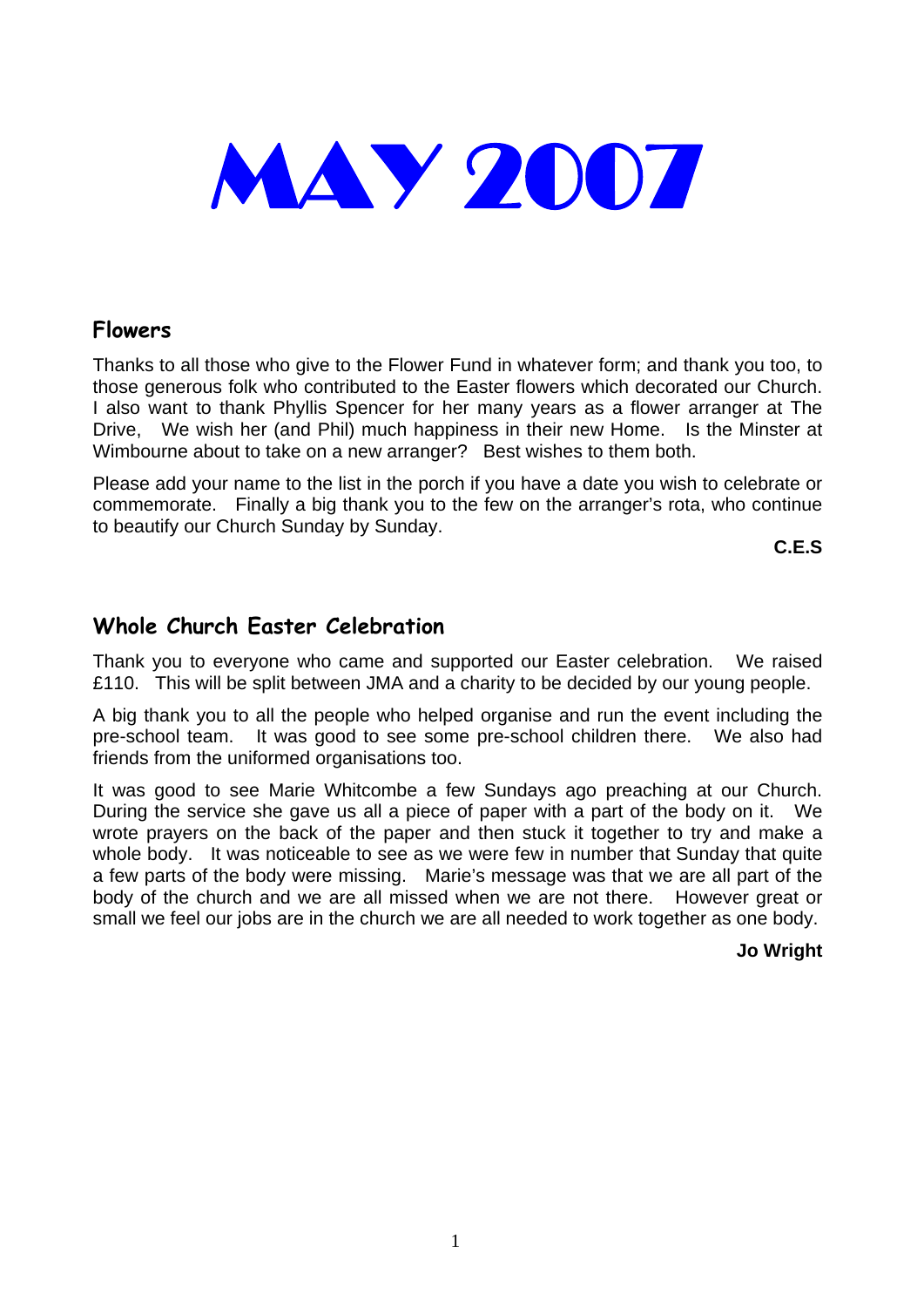### **The Spencers are on the move …**

Many of you will know that we have long cherished the idea of moving to Dorset. That is now becoming a reality. Our house on The Drive is sold, and we will be moving out on  $1<sup>st</sup>$  Mav.

Although we are negotiating over a new permanent home, that is not yet finalised. In the meanwhile we will be living in what has been our week-end home. It will be cosy in the extreme - which is a very polite way of saying cramped - but we hope to be out again by the end of the summer.

We will miss all our friends at The Drive Church. We have been here 23 years and seen many changes in both our own lives and that of the Church. This is the end of a chapter for us. That unfortunately means that nothing can be added, but it also means that nothing can be taken away. We will take many memories with us.

If you are in Dorset, or passing through for places further west, please let us know. We would love to see you, either for a coffee en route or for a longer stay. We have a guest room even in our week-end home, provided you don't mind sharing with a few crates.

For contact details see the May newsletter

### **Phyllis & Phil Spencer**

### **Tennis with David!**

David has played a lot of tennis over the past few months. During the half term David took part in our local club tournament at Cranbrook Castle. He became to youngest player ever to win the boys 18 and under singles title. He also won the 14 and under doubles with his partner Ashley. Over Easter he took part in a tournament in Paddington and won the boys 14 and under singles and doubles with his partner Marcus. He also played at a club nearer home called Whitehall and came runner up in the 14 and 16 and under singles.

### **Jo Wright**

*Well done David – we are all proud of you! Ed* 

### **Circuit Mission and Social Responsibility Event 2007**

Sunday 17th June at Seven Kings Church at 4 pm onwards including tea and worship.

Stephen writes in the Circuit Directory of May to June:

"In the year which marks 200 years of anti-slavery legislation, the Methodist Church, along with many other organisations, is campaigning to ensure that the issue of sextrafficking is addressed as a global concern".

Margaret Sawyer, Women's Network Secretary, will lead the meeting on June 17<sup>th</sup>. Do support her, and this event, if you possibly can.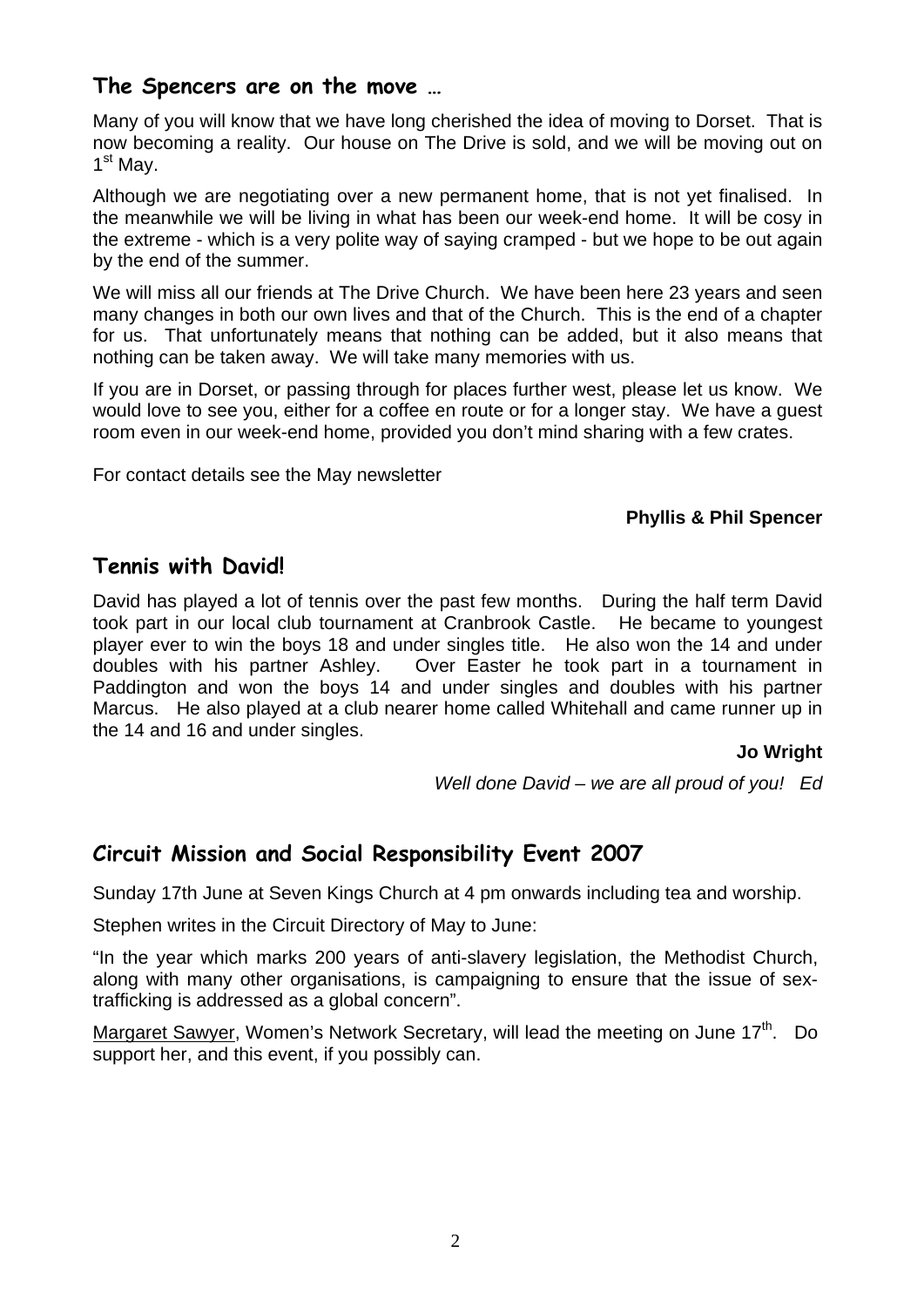# **Decajazz**

Don't forget to get your tickets for the "Dinner with Decajazz" at The Drive Hall, on Saturday 23<sup>rd</sup> June, 7 pm for 7.30 pm. Proceeds from this event will benefit the 2008 Development Scheme.

Diane, Jeremy or Matthew would be delighted to supply you with tickets.

Tickets £10, Concessions £8, Family £30 (This includes a 3-course meal!)

### **Don't mention the war!**

as the old comedy show said. But on Tuesday 3<sup>rd</sup> April, Beryl Evans, Peter Foster and I did just that, from three entirely different viewpoints. We were all invited to talk to a group of American students – led on a course by Dr. Jeff Schramm, a friend of Stephen's based at Imperial College, Kensington.

Peter spoke of his time in the Army in France, the push towards Berlin, preparation to go to the Far East (although it never came to pass) and his final demob, two years after the war was over.

Beryl told us about her time in the A.T.S. on gunnery bases and the various parts of Scotland she visited during those years, where she met her husband-to-be Cyril. She also witnessed the arrival of thousands of American troops, landing at Greenock. She praised their kindness and hospitality, and said the British troops were invited to join in many activities.

As the youngest, I spoke of my evacuation experiences, firstly with my mother, brother and sister to a Dorset village near Yeovil where a great–aunt lived. Then after we had returned to Ilford for the birth of my younger brother, three of us went to Henley-on-Thames with Redbridge School. We were well looked after by our landlady and our teachers, and only returned for me to take up my place at Wanstead County High School (as it was then). It was an unfortunate decision, as the blitz started the night we arrived in Ilford.

After listening intently to these talks, the students questioned us closely on various aspects including the influence of Winston Churchill during his premiership. After a very pleasant and interesting morning and a delightful lunch with Dr Schramm, Stephen drove us all home.

### **Catherine Sayers**

### **From The Stewards**

At the recent Annual Church Meeting Diane Foster was welcomed as a new steward. This will be Diane's second term as a steward and we are grateful to her for agreeing to serve for a further term. At the same meeting Hilary Stevens completed her term of office as a steward. Like Diane, Hilary has also completed more than one term as a steward and a Senior Steward. This is a role which she always carried out quietly and efficiently taking a great interest in the well being of all those connected with our church. We thank Hilary for her dedication and care. The team of stewards now consists of Diane, Brian Taylor, Ian Warden and Anne Warden.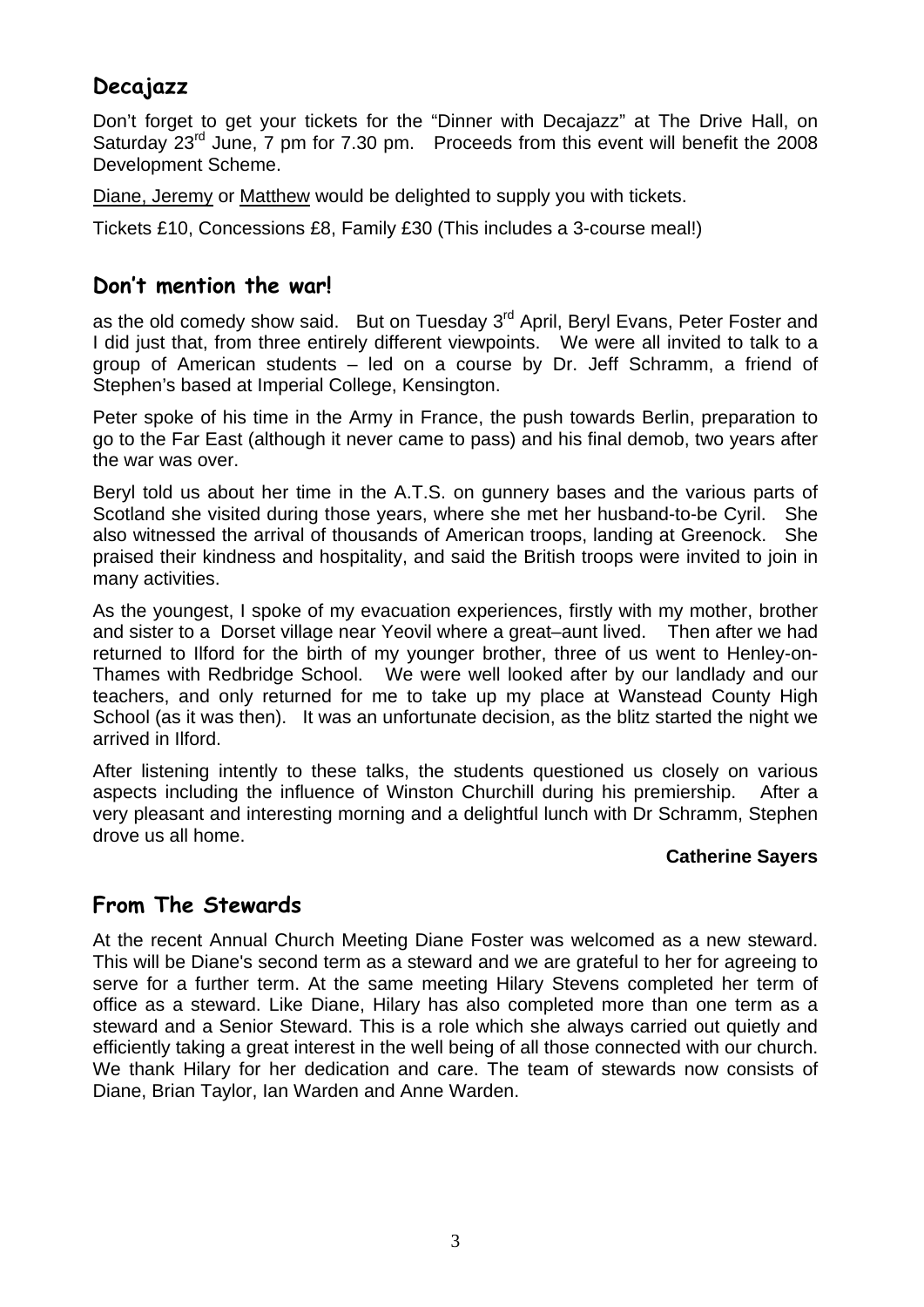# **All-Age Worship**

The All-Age Worship and Junior Church planned for Sunday  $1<sup>st</sup>$  July will now take place on Sunday 8<sup>th</sup> July when the service will be led by Phillipa Normanton.

# **A New Letting**

A group from the Restoration Christian Centre will meet in our Church Parlour on Sundays from 1 pm to 3 pm.



# A GIFT OF CLEAN WATER A GIFT OF LIFE

Disasters come in many forms: earthquake, cyclone, flood, refugee displacement etc., but all share a common factor. The most urgent single problem facing the relief agencies is the provision of a supply of safe drinking water. The lack of, or disruption to, safe water supply or sanitation creates an ideal breeding-ground for water-borne disease. Cholera and typhoid are the most virulent of these but they are not the whole story. Often the problem can be a simple infection causing diarrhoea leading to dehydration, especially in the very young.

The church is supporting the Aquabox Scheme which is an official project of Rotary International. Two boxes have already been purchased containing water treatment kits and survival bags. The Aquabox has two functions. It is filled with a selection of useful hardware, hygiene items. Our task will be to fill the boxes with the items from the list supplied with the boxes. Once the welfare items have been removed the Aquabox is used to purify up to 1,100 litres of polluted water, making it safe to drink. As an example, 1,100 litres is 5,000 cups – enough say, for a group of four people drinking ten cups a day for about four months.

Please support this worthwhile cause by placing any items from the list in the boxes in the Church foyer. The list of items required for the Aquabox is shown on the next page. If you would like to donate items please sign the list in the Church foyer to show which items you wish to supply (this is to avoid having too many of one item and none of another !) Items should then be placed in the Aquaboxes in the foyer.

If you would like to find out more about the work of this charity visit their website at [www.aquabox.org](http://www.aquabox.org/)

Thank you for your support.

**Anne Warden**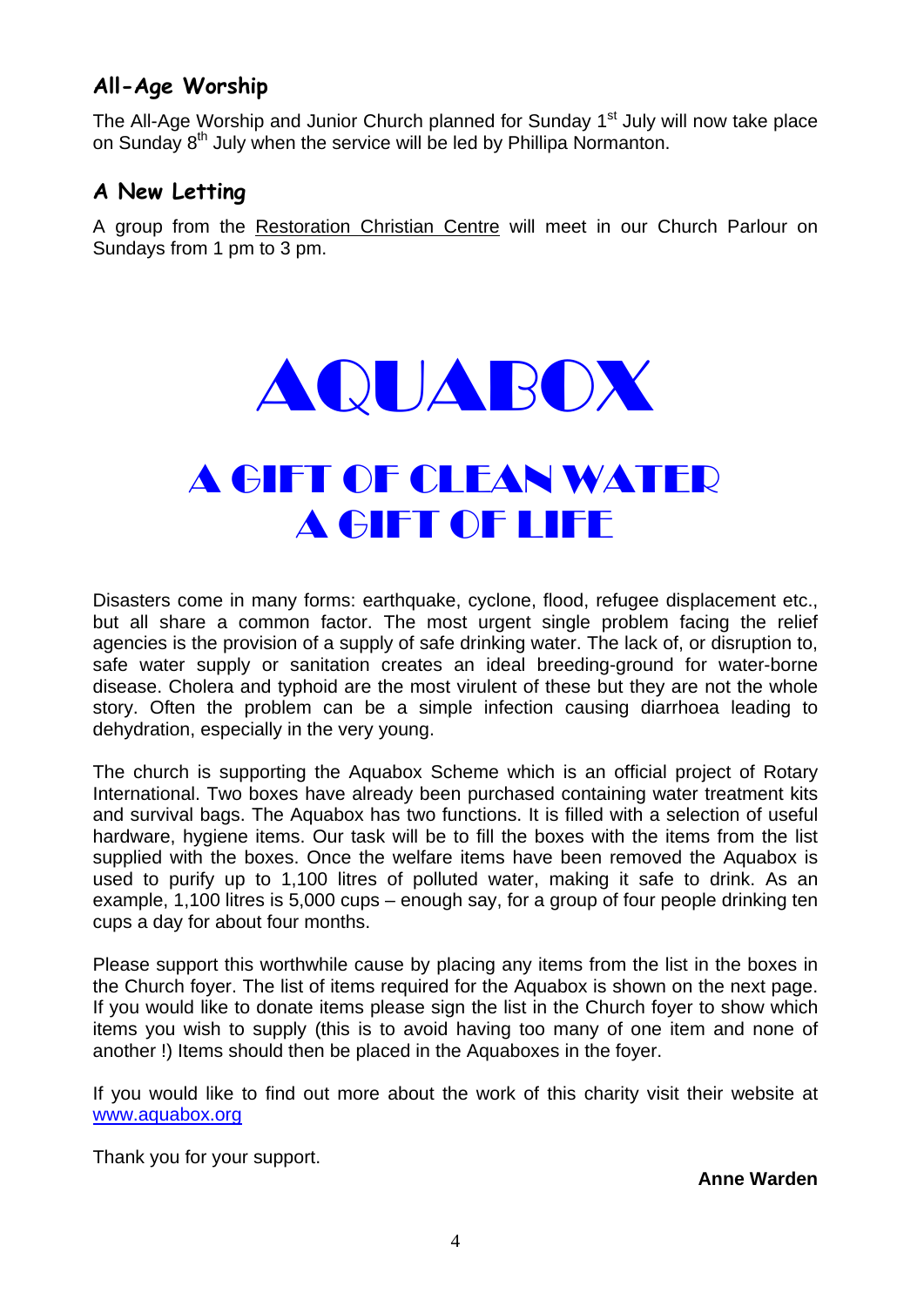# AQUABOX A GIFT OF CLEAN WATER A GIFT OF LIFE

### **Please place any item you wish to donate in the Aquaboxes in the foyer.**

### **Items in** *italics* **are of particular use.**

| <b>ESSENTIAL</b>                                     | <b>GENERAL SUPPORT</b>                                  |
|------------------------------------------------------|---------------------------------------------------------|
| Bucket – Strong plastic, rubber or canvas            | Childs small toy(s) (Ball or fluffy toy)                |
|                                                      | Needle and cotton (strong)                              |
| <b>HYGIENE</b>                                       | Small strong torch & batteries in sealed pack           |
| 4 new toothbrushes                                   | 6 candles & safety matches                              |
| Toothpaste                                           | Children's/teenagers toys                               |
| Tablets of soap (at least 4)                         | Pencils and paper                                       |
| Washing powder or flakes (hand wash)                 | Insulation tape                                         |
| Packs of cotton wool                                 | <b>Ball of string</b>                                   |
| Kitchen roll (one or two only)                       | Roll of plastic sacks (kitchen/garden)                  |
| Sanitary pads                                        |                                                         |
| Toilet rolls (2 plus)                                | <b>FOR SHELTER</b>                                      |
|                                                      | Hammer & large number of 50mm + nails                   |
| <b>FOR THE BABY</b>                                  | <b>Pliers</b>                                           |
| Vests                                                | String folding knife                                    |
| Baby grows                                           | Rope (12 metres of 7.5mm diameter plus)                 |
| Towelling nappies $(4 \text{ if possible}) + n$ appy | Garden wire (2mm x 20m plus)                            |
| pins or hemmed squares of towelling.                 | Screwdriver & matching screws (cross or slot            |
| <b>NOT DISPOSABLE NAPPIES</b>                        | head)                                                   |
| Plastic pants                                        | Hand trowel or small shovel                             |
| Feeding bottle or cup                                | Galvanised staples (large, 25 mm plus)                  |
| Safety pins                                          | Groundsheet                                             |
|                                                      |                                                         |
|                                                      | <b>FOR SLEEPING</b>                                     |
|                                                      | <b>NO BLANKETS PLEASE</b>                               |
| <b>EATING &amp; DRINKING</b>                         | We provide 4 survival bags with each box                |
|                                                      | Blankets take up too much room                          |
| Large cooking pan (preferably new)                   | <b>CLOTHING</b> (Clothes should only be used as infill) |
| 4 bowls & 4 cups (unbreakable, e.g. robust           | Lightweight waterproofs                                 |
| plastic)                                             | Baby/children's clothing                                |
| 4 each metal spoons, forks & knives                  | Ladies/men's clothing                                   |
| Scissors - kitchen quality                           |                                                         |
| Can opener                                           |                                                         |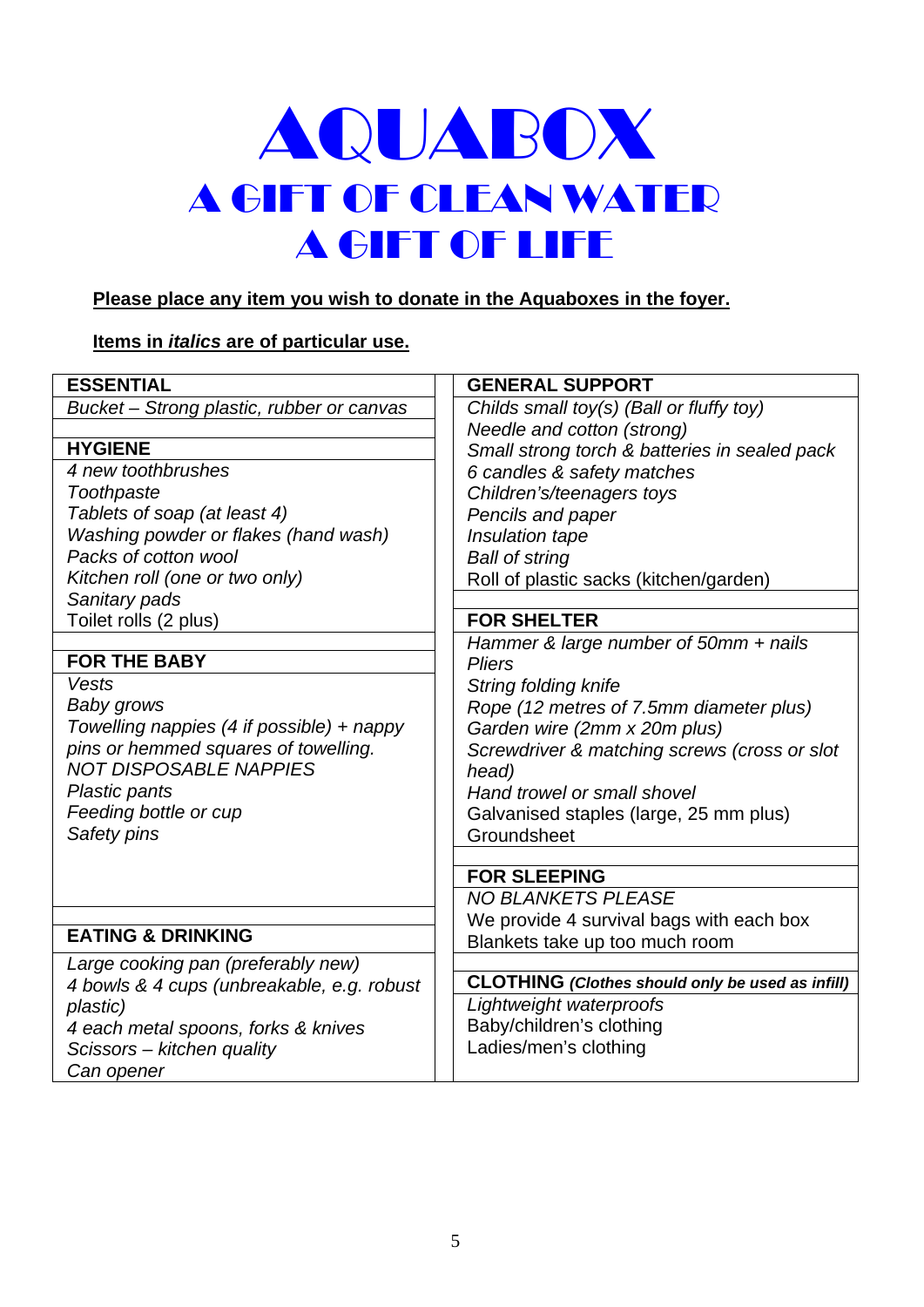# **Training for Church Stewards**

At Harold Wood Methodist Church on Thursday 10<sup>th</sup> May at 7.45 pm.

Training will be led by Paul Kybird, London District Training and Development Officer.

This one-off meeting is for all Church stewards, newly appointed stewards, or even those thinking about becoming stewards.

# **Global Day of Prayer Celebrating Pentecost**

This will be held on Sunday  $27<sup>th</sup>$  May between 3 pm and 5.30 pm at West Ham United Football Club's Boleyn Ground.

Tickets £3. Book online at [www.gdoplondon.com](http://www.gdoplondon.com/) or 0870 1122700

## **London Riverside Project**

An ecumenical conference to consider a Christian churches and faith communities response to the London Riverside Development. This will be hosted by Rev Ermal Kirby, London Methodist District Chair and Rev David Hawkins, Bishop of Barking, at Barking Methodist Church on Wednesday 23<sup>rd</sup> May.

## **Let's sponsor Michelle on the Moonwalk!**

Michelle Garner and two of her sisters are to participate in the Playtex Moonwalk 2007. This is a power walk which takes place at night starting and finishing at Hyde Park on 19<sup>th</sup> May. The moonwalk is in aid of Breast Cancer Research and Michelle will gratefully receive any sponsorship – nothing is too big or too small!

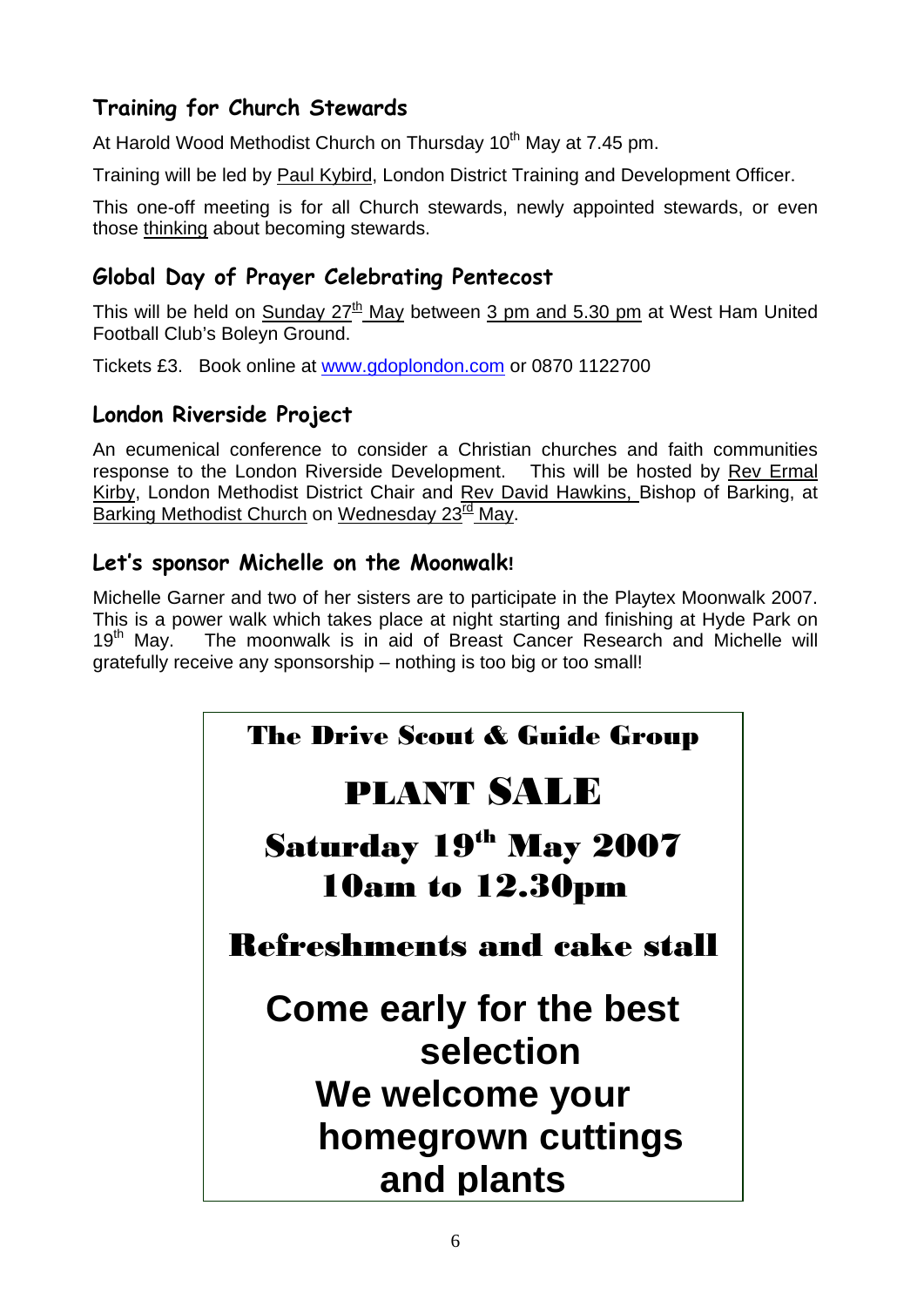### **Food for thought**

Good food is the sustenance of life and shared with friends and family is invaluable. This hospitality is what Catherine and Barbara have provided for 25 years with the monthly Church lunch for the senior members of our Church.

These young ladies with Sheila Woodbridge started the luncheon club for the elder members who were on their own. During the early years they were assisted in turn by the Minister's wives, Celia, Ruth and Joan. Sheila moved leaving Barbara and Catherine to carry on. When numbers dropped, couples were invited.

Tuesday was the best day for me to print the Newsletter and sometimes when there was a spare seat I was invited to join the lunch as I was told they liked to have the company of a younger person*!* Time passes and I am now there in my own right. Amongst the early guests was Mrs. Grinham, Brian's mother, and now he is a regular – there's a thought.

By rights Catherine and Barbara should have hung up their aprons and be served themselves. Congratulations and thanks to you both for sharing your love of cooking and serving many so well for the past 25 years

**Audrey T** 

#### **Jeu d'esprit**

Flame-dancing spirit, come, Sweep us off our feet and Dance us through our days. Surprise us with your rhythms, Dare us to try new steps, explore New patterns and new partnerships. Release us from old routines, To swing in abandoned joy And fearful adventure. And in the intervals, Rest us, In your still centre.

*From Watching for the Kingfisher by Ann Lewin*

# **And finally**

If you cannot get to sleep, don't count sheep – talk to the Shepherd.

### **Will you please let Barbara Foster have items for the June Newsletter by Sunday May 13th**